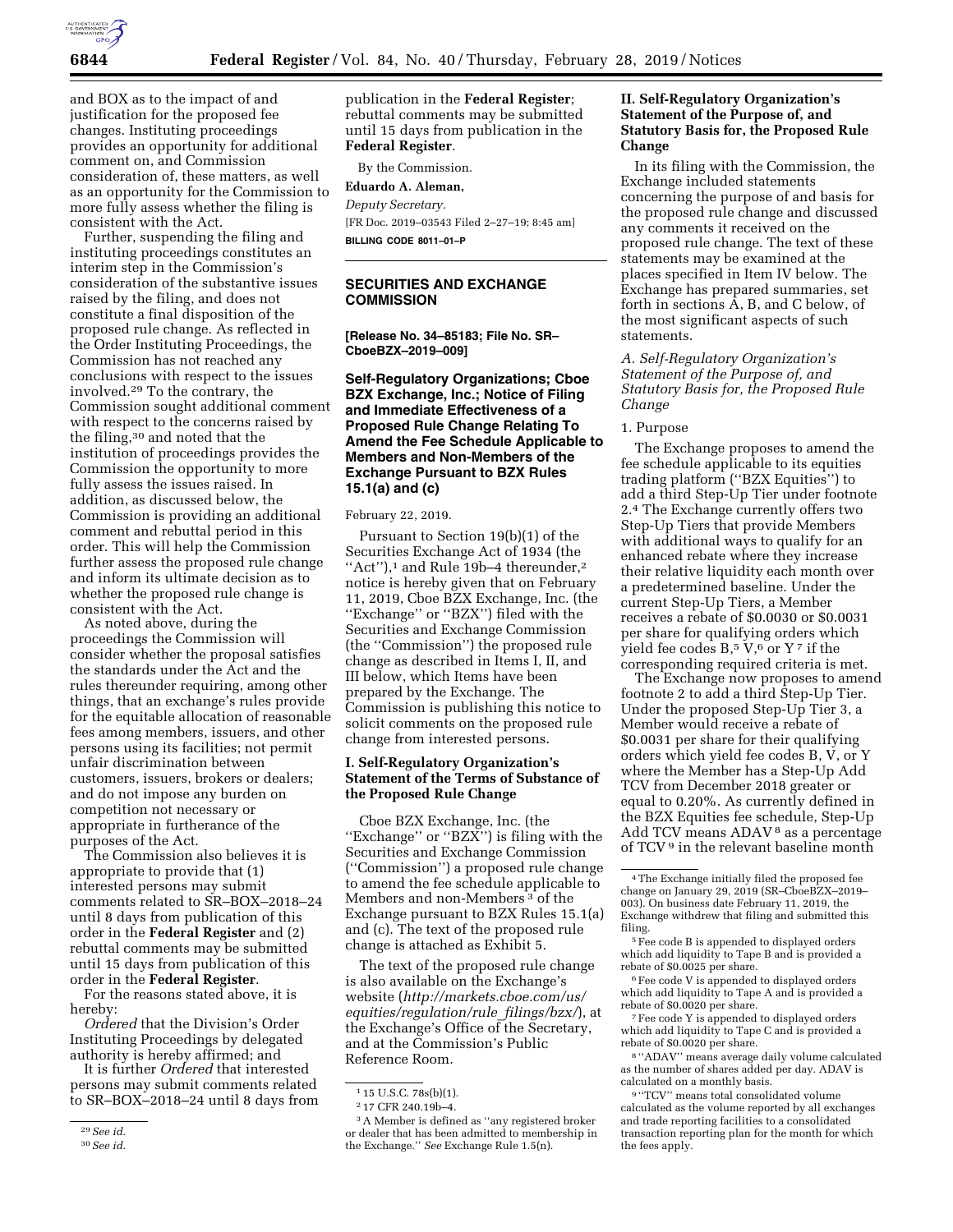subtracted from current ADAV as a percentage of TCV.10 Members that achieve the proposed Step-Up Tier must therefore increase the amount of liquidity that they provide on BZX relative to the TCV each month, thereby contributing to a deeper and more liquid market.

#### 2. Statutory Basis

The Exchange believes that the proposed rule changes are consistent with the objectives of Section 6 of the Act,<sup>11</sup> in general, and furthers the objectives of Section  $6(b)(4)$ ,<sup>12</sup> in particular, as it is designed to provide for the equitable allocation of reasonable dues, fees and other charges among its Members and other persons using its facilities. The Exchange also notes that it operates in a highly-competitive market in which market participants can readily direct order flow to competing venues if they deem fee levels at a particular venue to be excessive or incentives to be insufficient. The proposed rule changes reflect a competitive pricing structure designed to incentivize market participants to direct their order flow to the Exchange.

In particular, the Exchange notes that rebates such as that proposed herein have been widely adopted by exchanges,<sup>13</sup> including the Exchange,<sup>14</sup> and are equitable because they are open to all Members on an equal basis and provide additional benefits or discounts that are reasonably related to: (i) The value to an exchange's market quality and (ii) associated higher levels of market activity, such as higher levels of liquidity provision and/or growth patterns. The Exchange believes that the proposed tier is a reasonable, fair and equitable, and not unfairly discriminatory allocation of fees and rebates because it will continue to provide Members with an incentive to reach certain thresholds on the Exchange. Particularly, the proposed Tier rewards a Member's growth pattern

11 15 U.S.C. 78f.

12 15 U.S.C. 78f(b)(4).

14*See* Cboe BZX U.S. Equities Exchange Fee Schedule, Footnote 2, Step-Up Tiers 1 and 2.

since the end of the previous year (2018).

The Exchange believes the proposed Step-Up Tier is a reasonable means to encourage Members to increase their liquidity on the Exchange based on increasing their relative volume above a predetermined baseline. Increased liquidity benefits all investors by deepening the Exchange's liquidity pool, offering additional flexibility for all investors to enjoy cost savings, supporting the quality of price discovery, promoting market transparency and improving investor protection. The Exchange also believes that proposed rebate is reasonable based on the difficulty of satisfying the tier's criteria, including using December 2018 as the predetermined baseline. Furthermore, the Exchange believes that the proposed Step-Up Tier is not unfairly discriminatory as it applies to all members that meet the required criteria.

# *B. Self-Regulatory Organization's Statement on Burden on Competition*

The Exchange does not believe that the proposed rule change will impose any burden on competition not necessary or appropriate in furtherance of the purposes of the Act. The Exchange does not believe the proposed change burdens competition, but rather, enhances competition as it is intended to increase the competitiveness of BZX by adopting an additional pricing incentive in order to attract order flow and incentivize participants to increase their participation on the Exchange. The Exchange notes that it operates in a highly competitive market in which market participants can readily direct order flow to competing venues if they deem fee structures to be unreasonable or excessive. The proposed change is generally intended to enhance the rebate for liquidity added to the Exchange, which is intended to draw additional liquidity to the Exchange. The Exchange does not believe the proposed amendment would burden intramarket competition as it would be available to all Members uniformly.

# *C. Self-Regulatory Organization's Statement on Comments on the Proposed Rule Change Received From Members, Participants, or Others*

No written comments were either solicited or received.

# **III. Date of Effectiveness of the Proposed Rule Change and Timing for Commission Action**

The foregoing rule change has become effective pursuant to Section 19(b)(3)(A)

of the Act 15 and paragraph (f) of Rule 19b–416 thereunder. At any time within 60 days of the filing of the proposed rule change, the Commission summarily may temporarily suspend such rule change if it appears to the Commission that such action is necessary or appropriate in the public interest, for the protection of investors, or otherwise in furtherance of the purposes of the Act. If the Commission takes such action, the Commission will institute proceedings to determine whether the proposed rule change should be approved or disapproved.

## **IV. Solicitation of Comments**

Interested persons are invited to submit written data, views, and arguments concerning the foregoing, including whether the proposed rule change is consistent with the Act. Comments may be submitted by any of the following methods:

#### *Electronic Comments*

• Use the Commission's internet comment form (*[http://www.sec.gov/](http://www.sec.gov/rules/sro.shtml)  [rules/sro.shtml](http://www.sec.gov/rules/sro.shtml)*); or

• Send an email to *[rule-comments@](mailto:rule-comments@sec.gov) [sec.gov.](mailto:rule-comments@sec.gov)* Please include File Number SR– CboeBZX–2019–009 on the subject line.

#### *Paper Comments*

• Send paper comments in triplicate to Secretary, Securities and Exchange Commission, 100 F Street NE, Washington, DC 20549–1090. All submissions should refer to File Number SR–CboeBZX–2019–009. This file number should be included on the subject line if email is used. To help the Commission process and review your comments more efficiently, please use only one method. The Commission will post all comments on the Commission's internet website (*[http://www.sec.gov/](http://www.sec.gov/rules/sro.shtml)  [rules/sro.shtml](http://www.sec.gov/rules/sro.shtml)*). Copies of the submission, all subsequent amendments, all written statements with respect to the proposed rule change that are filed with the Commission, and all written communications relating to the proposed rule change between the Commission and any person, other than those that may be withheld from the public in accordance with the provisions of 5 U.S.C. 552, will be available for website viewing and printing in the Commission's Public Reference Room, 100 F Street NE, Washington, DC 20549 on official business days between the hours of 10:00 a.m. and 3:00 p.m. Copies of the filing also will be available for

<sup>10</sup>The following demonstrates how Step-Up Add TCV is calculated: In December 2018, Member A had an ADAV of 12,947,242 shares and average daily TCV was 9,248,029,751, resulting in an ADAV as a percentage of TCV of 0.14%; In February 2019, Member A had an ADAV of 24,826,572 and average daily TCV was 7,093,306,325, resulting in an ADAV as a percentage of TCV of 0.35%. Member A's Step-Up Add TCV from December 2018 was therefore 0.21% which makes Member A eligible for the Tier 3 rebate. (*i.e.,* 0.35% (Feb 2019)—0.14% (Dec 2018), which is greater than 0.20% as required by Tier 3).

<sup>13</sup>*See e.g.,* NYSE Arca Equities, Fees and Charges, Step Up Tiers.

 $15$  15 U.S.C. 78s(b)(3)(A).

<sup>16</sup> 17 CFR 240.19b–4(f).